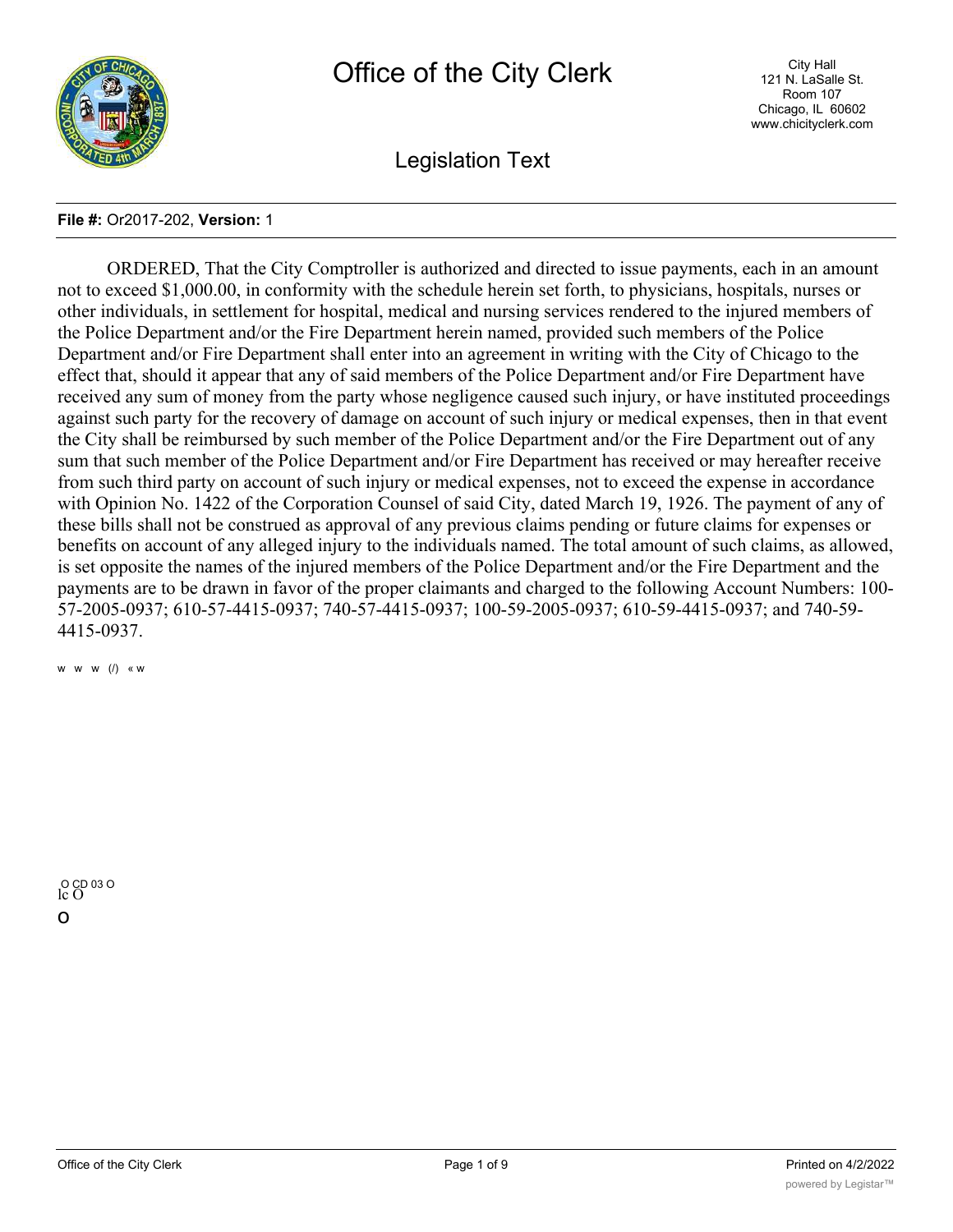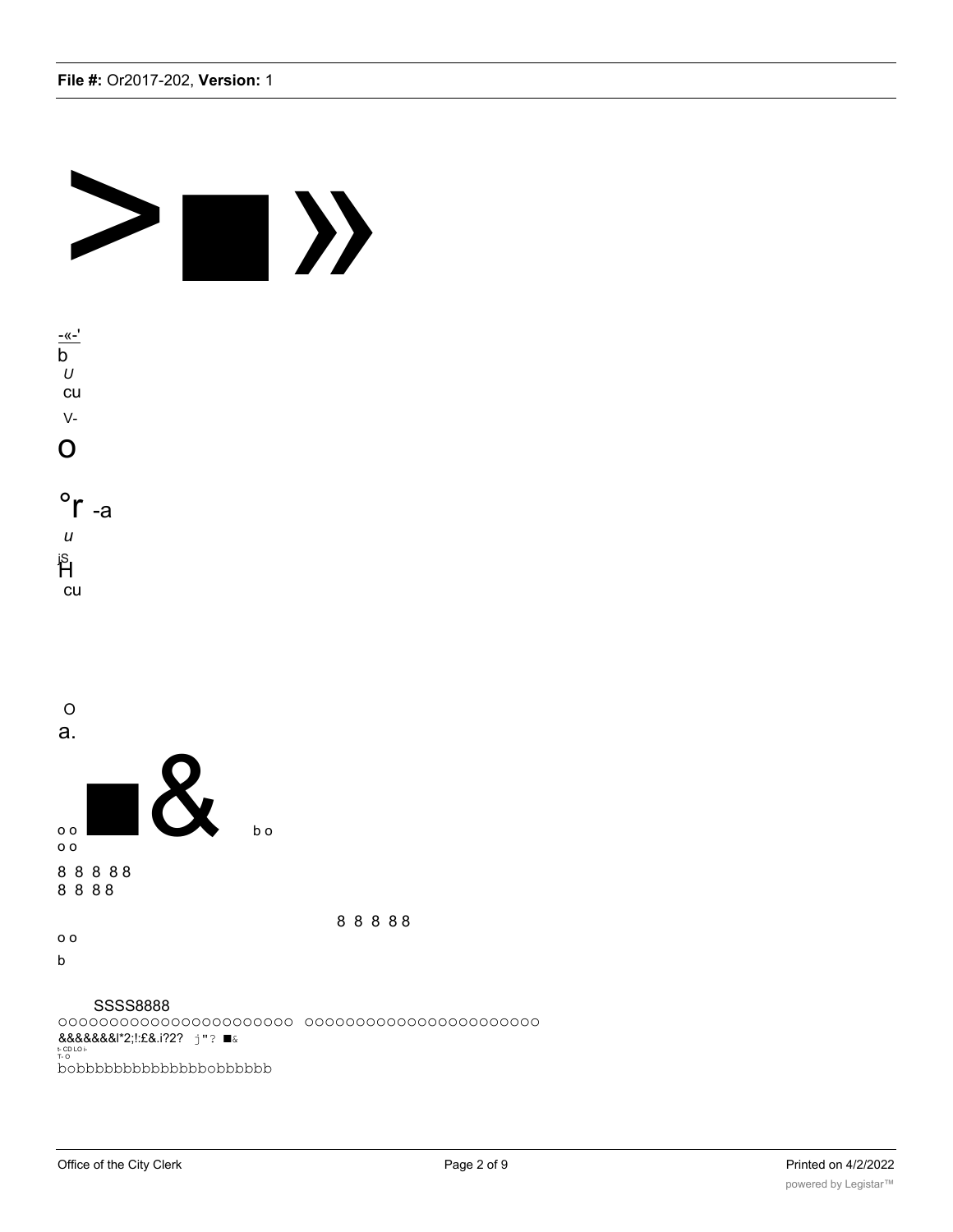ra O<sup>Q.ILILQ-ILQ-Q\_ILI1-ILI'LQ\_CQCQC0CQQ-Q.Q.I1-Q\_I1\_I'L</sup>

 $\,<$  $\blacksquare$ 5 -5 -5 5 5 S

 $\circ$  O

 $\mathsf{o}$ 

 $\circ$ 

o ou eg CJ<br>jZ

£ +£ £ £ ro

orcroooozzzz

 $\overline{O}$ <sub>1-W-</sub>  $\circ$   $\circ$ ai o><br>o) oı  $\frac{0}{c}$  T- $\mathsf{I}^{\mathsf{s}}$ ra o CM<br>LO LOLO<br>CM CM CM  $0.0$  $\blacksquare = -$ :  $* = -$ : «  $\, 8$  $\circ$ o a-

 $\sf b$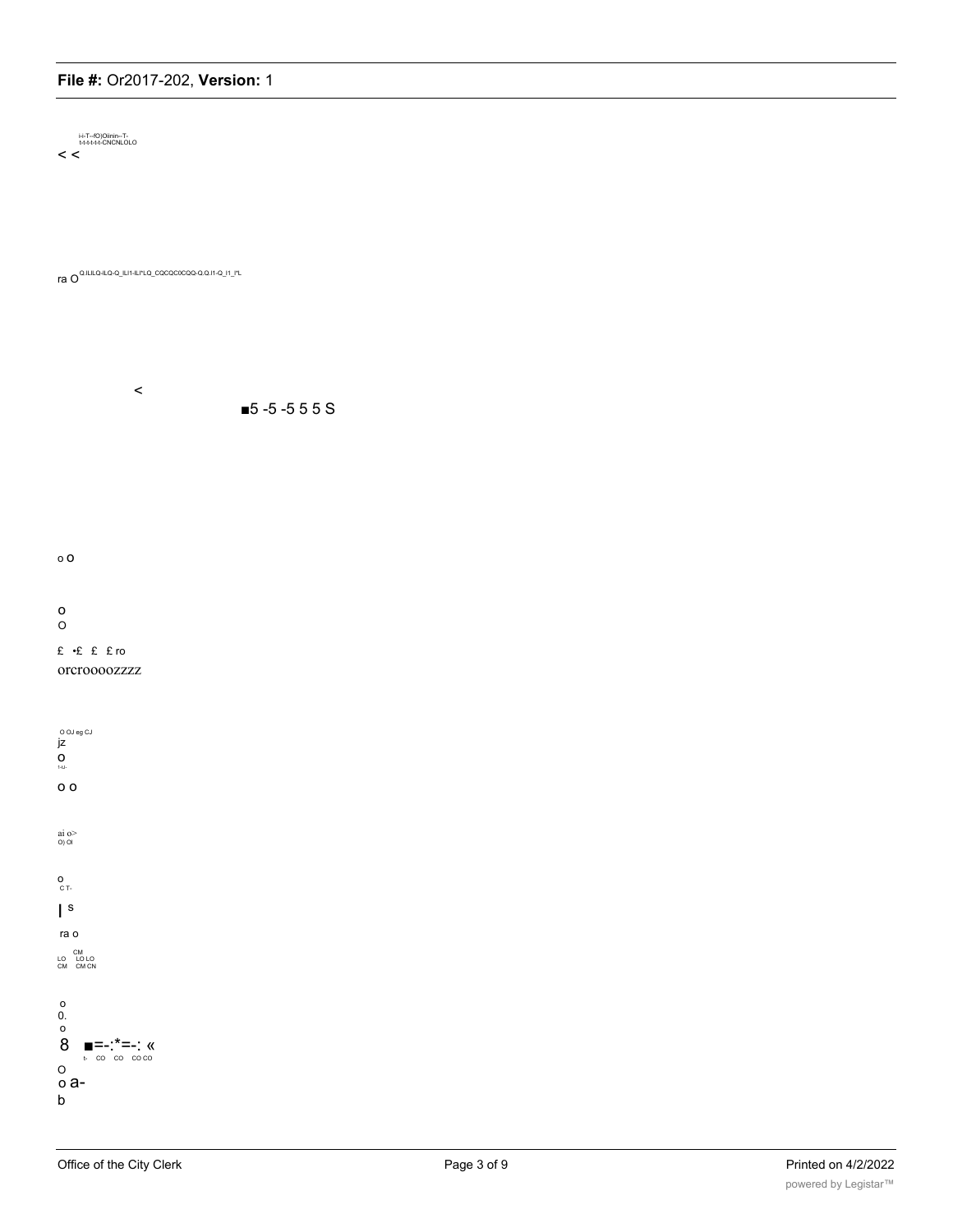CD CD<sub>t-</sub> LO LO LOLO<br>CO CO COCO  $\begin{array}{ccccc} \text{I-CO CO CO CO CO CO CO CO CO CO CO CO CO OCO CO OCO O} & \text{I}-\text{O} & \text{I}-\text{O} & \text{I}-\text{O} & \text{I}-\text{O} & \text{I}-\text{O} & \text{I}-\text{O} & \text{I}-\text{O} & \text{I}-\text{O} & \text{I}-\text{O} & \text{I}-\text{O} & \text{I}-\text{O} & \text{I}-\text{O} & \text{I}-\text{O} & \text{I}-\text{O} & \text{I}-\text{O} & \text{I}-\text{O} & \text{I}-\text{O}$ 00 CO CJ) CO CO CO CO CO LO LO LO LO LO LOLO  $\mathsf{Q}_$  $ro$  $CO$   $00$  $0 0$ <br>
CL  $0 0$ <br>  $1 0$ 8 8  $\stackrel{jr}{O} \quad \stackrel{jz}{O}$  $\overset{o}{\underset{o}{\text{co}}\,\overset{o}{\text{co}}\,\overset{o}{\text{co}}\,\overset{o}{\text{co}}\,\overset{o}{\text{co}}\,\overset{o}{\text{co}}\,\overset{o}{\text{co}}\,\overset{o}{\text{co}}\,\overset{o}{\text{co}}\,\overset{o}{\text{co}}\,\overset{o}{\text{co}}\,\overset{o}{\text{co}}\,\overset{o}{\text{co}}\,\overset{o}{\text{co}}\,\overset{o}{\text{co}}\,\overset{o}{\text{co}}\,\overset{o}{\text{co}}\,\overset{o}{\text{co}}\,\overset{o}{\text{co}}\,\overset{o}{\$ 88,88  $\begin{array}{ccc} & C L & C L \\ 0 & 0 \\ 1 & 0 \end{array}$ 0000000000000 888 000000000000000 ddodoooooooooooooooooododdd

 $3^{\circ}$ 

CD CD CO CO CO CO  $T - T - T - T$  $\ll -$  0  $\mathbb{T} 0 0 0$  $0 0 0$  $O$   $O$ 

 $\rm{b}$ 

co coco<br>oi cnoi<br>coco  $\circ i \circ i$ 

 $\circ$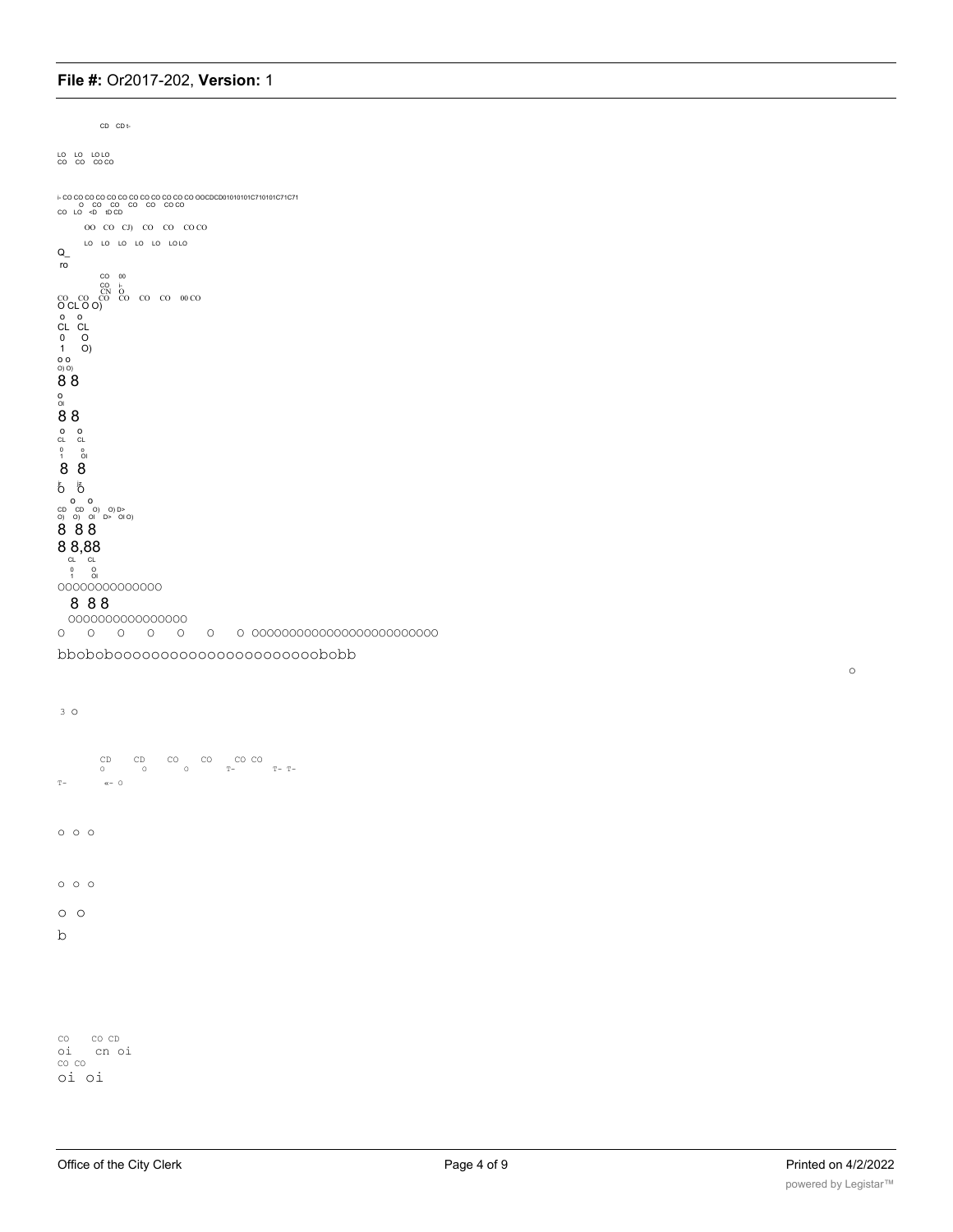| >-                                                                                                                    |             |                |                     |
|-----------------------------------------------------------------------------------------------------------------------|-------------|----------------|---------------------|
| CL CL                                                                                                                 |             |                |                     |
| or                                                                                                                    |             |                |                     |
| 0 <sub>0</sub>                                                                                                        |             |                |                     |
|                                                                                                                       |             |                |                     |
| UJ CL                                                                                                                 |             |                |                     |
| 005                                                                                                                   |             |                |                     |
| £ $5jS$                                                                                                               |             |                |                     |
| ro 5                                                                                                                  |             |                |                     |
| E EE<br>tij) 2z&S P P PPo<br>0000000                                                                                  |             |                |                     |
| J2j3.22Zj:-jDZJZjZjzi:3:"j                                                                                            |             |                |                     |
| ro Q                                                                                                                  |             |                |                     |
| $_0^\mathsf{co}$ oo<br>${\sf CN}$                                                                                     |             |                |                     |
| co co co co co                                                                                                        |             |                |                     |
| CRONCINCING A-LT-LOLOIGHLOLOUMthioIOLOLOIDLn<br>CNCNCNCNCNCOCOCOCNCN<br>спттттсооосососососососо                      |             |                |                     |
|                                                                                                                       |             |                | $C$ $O$ $C$ $C$     |
|                                                                                                                       |             |                |                     |
|                                                                                                                       |             |                |                     |
|                                                                                                                       |             |                |                     |
| $CN$ $C\cup$ $CN$<br>CN CN CN CO<br>CO CNO<br>$\mathsf{V}\text{-}$<br>cococococococor^-<br>•«-∎«-}- cn<br>$_{\rm co}$ |             |                |                     |
| CNC\JCNr^CNCNC\ICoPoª(NO^COH.<br>COCQCOCDCOCOCOCO^T--CN^^^ro                                                          |             | $\sigma = 1.1$ |                     |
|                                                                                                                       |             |                |                     |
|                                                                                                                       |             |                |                     |
|                                                                                                                       |             |                |                     |
| $\circ$                                                                                                               |             |                |                     |
| $0 - O$<br>$O$ $O$                                                                                                    |             |                |                     |
| $\mathtt{CL}$ $\mathtt{CL}$<br>$O$ $O$                                                                                |             |                |                     |
| $()$ $()$<br>888888888888                                                                                             |             |                |                     |
| 0) 0 0) 0) 0)<br>$\,8\,$<br>8 8<br>8                                                                                  |             |                |                     |
| 8<br>8 8<br>0000000000000  0.0.0.0.0.0-0-0.0-0.0.0-0.                                                                 |             |                |                     |
| 000000000000                                                                                                          |             |                |                     |
| 8 8 8<br>8                                                                                                            |             |                |                     |
| oooddooooddooooddooo                                                                                                  |             |                |                     |
|                                                                                                                       |             |                |                     |
| $\mathsf{CL}$ $\qquad$ $\mathsf{CL}$<br>$0$ 0                                                                         |             |                |                     |
| Office of the City Clerk                                                                                              | Page 5 of 9 |                | Printed on 4/2/2022 |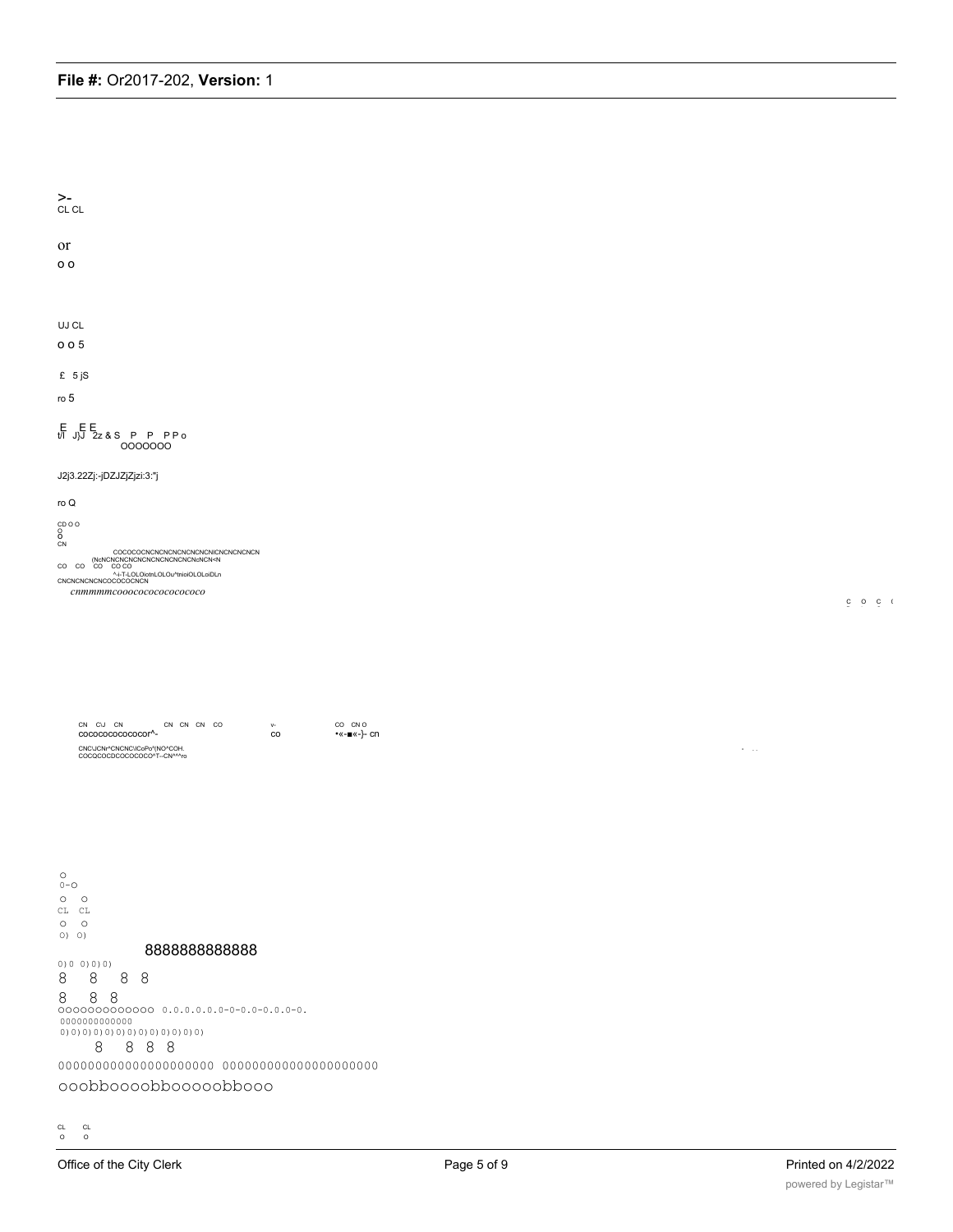| File #: Or2017-202, Version: 1                                                 |              |
|--------------------------------------------------------------------------------|--------------|
| $\blacksquare$ $\blacksquare$ $\blacksquare$                                   |              |
| $O$ $O$                                                                        |              |
| $O$ $O$                                                                        |              |
| $_{\mathrm{O)}}^{\mathrm{Cl}}$ o                                               |              |
| $0000$                                                                         |              |
| b o                                                                            | $\circ$<br>o |
| CN CN CN CN CN CN CN CN CN CN                                                  |              |
| $000$<br>$\circ$<br>$o \ge b$                                                  |              |
|                                                                                |              |
|                                                                                |              |
|                                                                                |              |
|                                                                                |              |
|                                                                                |              |
|                                                                                |              |
|                                                                                |              |
|                                                                                |              |
| oj cu oj a) ajaj<br>CD CD CD OJCD<br>OCA                                       |              |
| 00 CO CO CO CQ CO CO                                                           |              |
| $_{\rm CO}$<br>a                                                               |              |
| 03-T-T-T-T-T-T-T-                                                              |              |
| $\wedge$ $\wedge$<br>LOIfiin~*^"^"~~~~~~~*~"~~~~~~~~""~*"~*~""~~~~<br>$\wedge$ |              |
| CO COCO<br>GO COCO                                                             |              |
|                                                                                | $\circ$      |
|                                                                                | $21$ co c    |
|                                                                                |              |
|                                                                                |              |
|                                                                                |              |
|                                                                                |              |

 $\begin{matrix} \text{O}_1 & \text{O}_2 & \text{O}_3 & \text{O}_4 \\ \text{O}_2 & \text{O}_4 & \text{O}_5 & \text{O}_6 \end{matrix} \quad \begin{matrix} \text{O}_1 & \text{O}_2 & \text{O}_4 \\ \text{O}_2 & \text{O}_6 & \text{O}_7 \end{matrix} \quad \begin{matrix} \text{O}_2 & \text{O}_2 & \text{O}_6 \\ \text{O}_2 & \text{O}_6 & \text{O}_7 \end{matrix}$  $-$ \*T-\*\*rco\*\*\*rtoo\*\*-in\*\*\*j\*--\*j-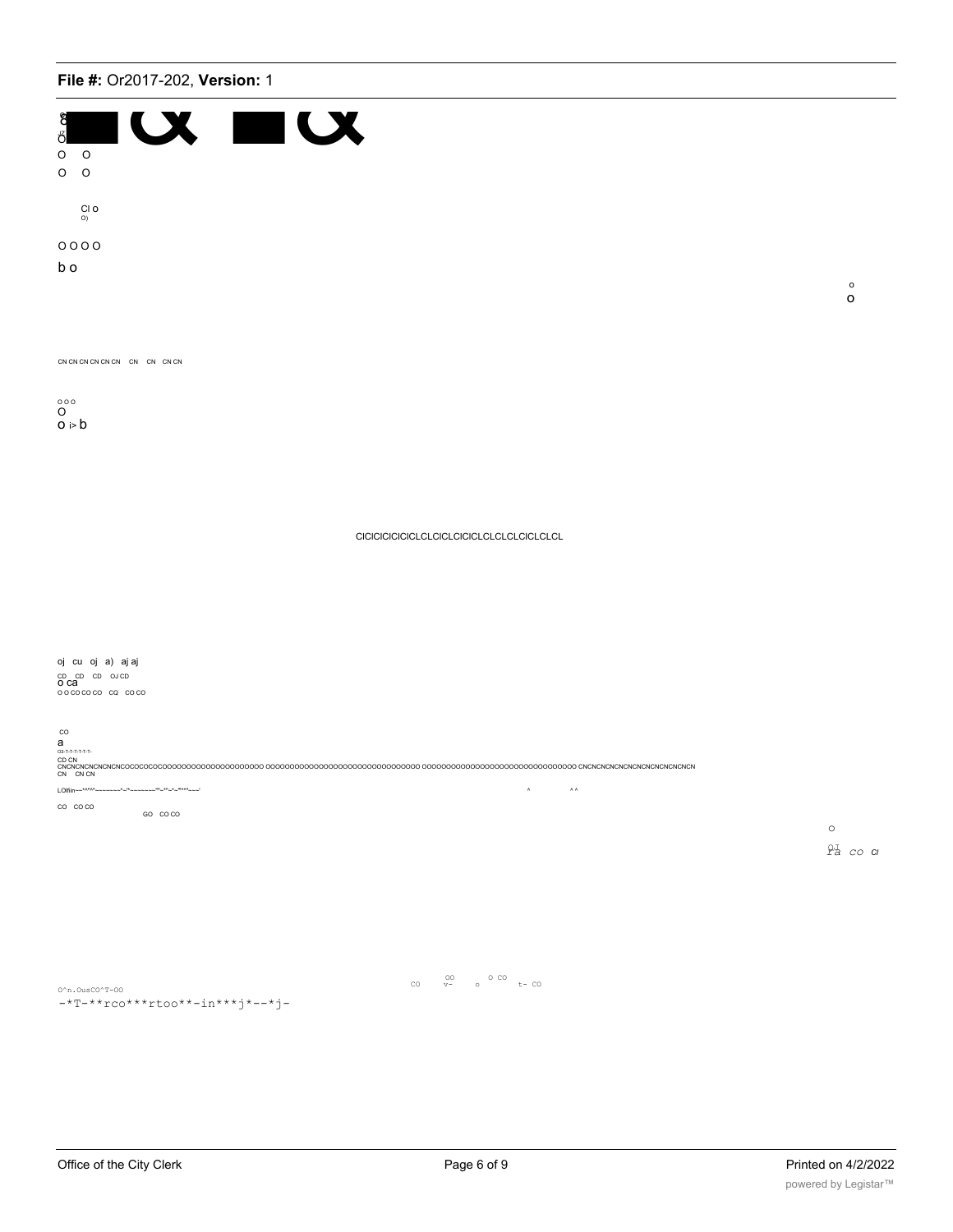

Document No.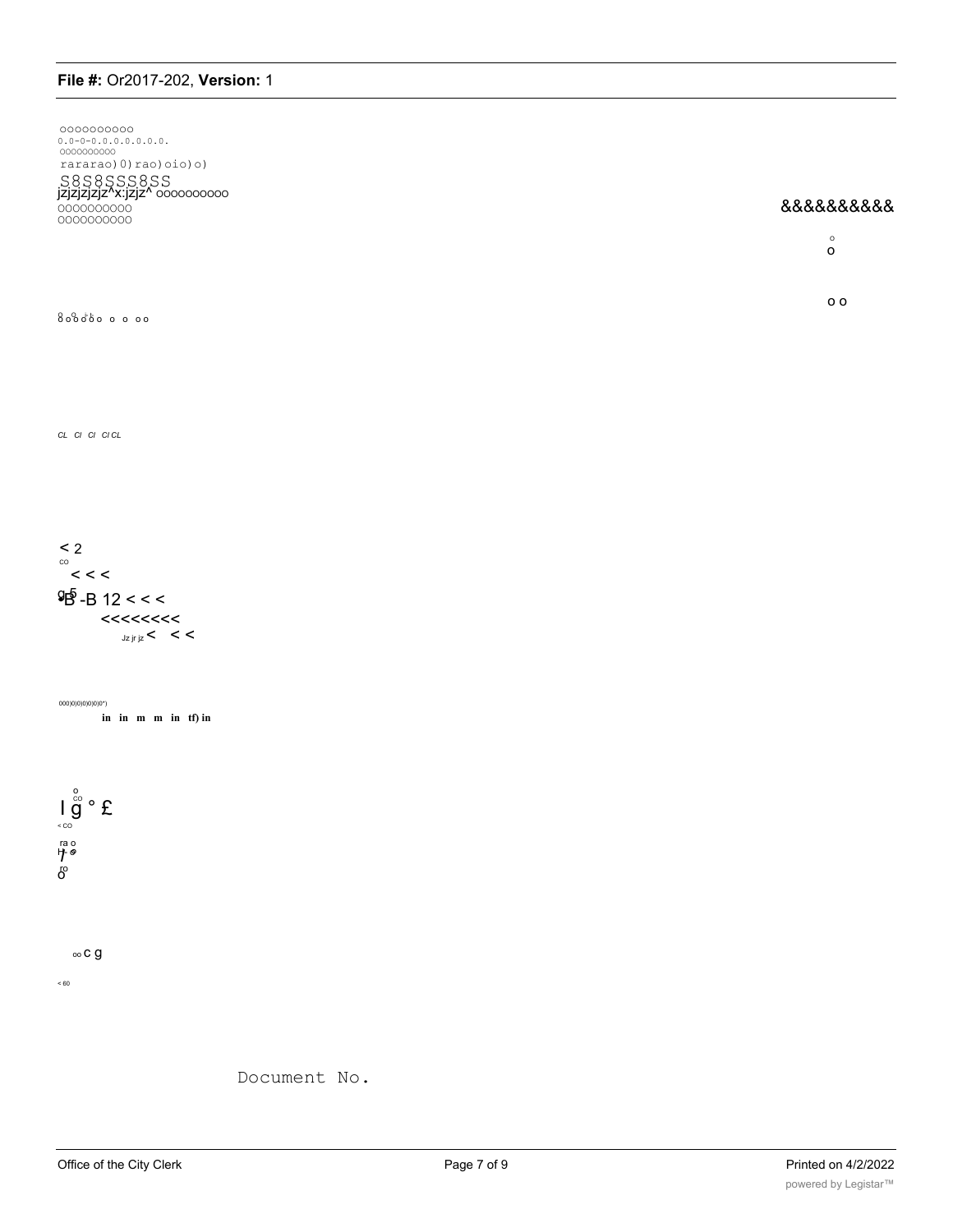REPORT OF THE COMMITTEE ON FINANCE TO THE CITY COUNCIL CITY OF CHICAGO

ORDER - Authority granted for payment for: Hospitals, Medical and Nursing Services rendered centain injured members of the Police and Fire Departments.

> Chicago. APRIL 19th 2017

To the President of the City Council:

Your Committee on Finance. Which has given consideration, for Hospitals, Medical and Nursing Services rendered injured members of the Police and or/ the Fire Department.

Having had the same under advisement, begs leave to report and recommend that your Honorable Body pass the proposed Orders transmitted herewith:

This Recommendation was concurred in by ( a vica coca vote of the) members of the Committee (with dissenting vote(s) ).